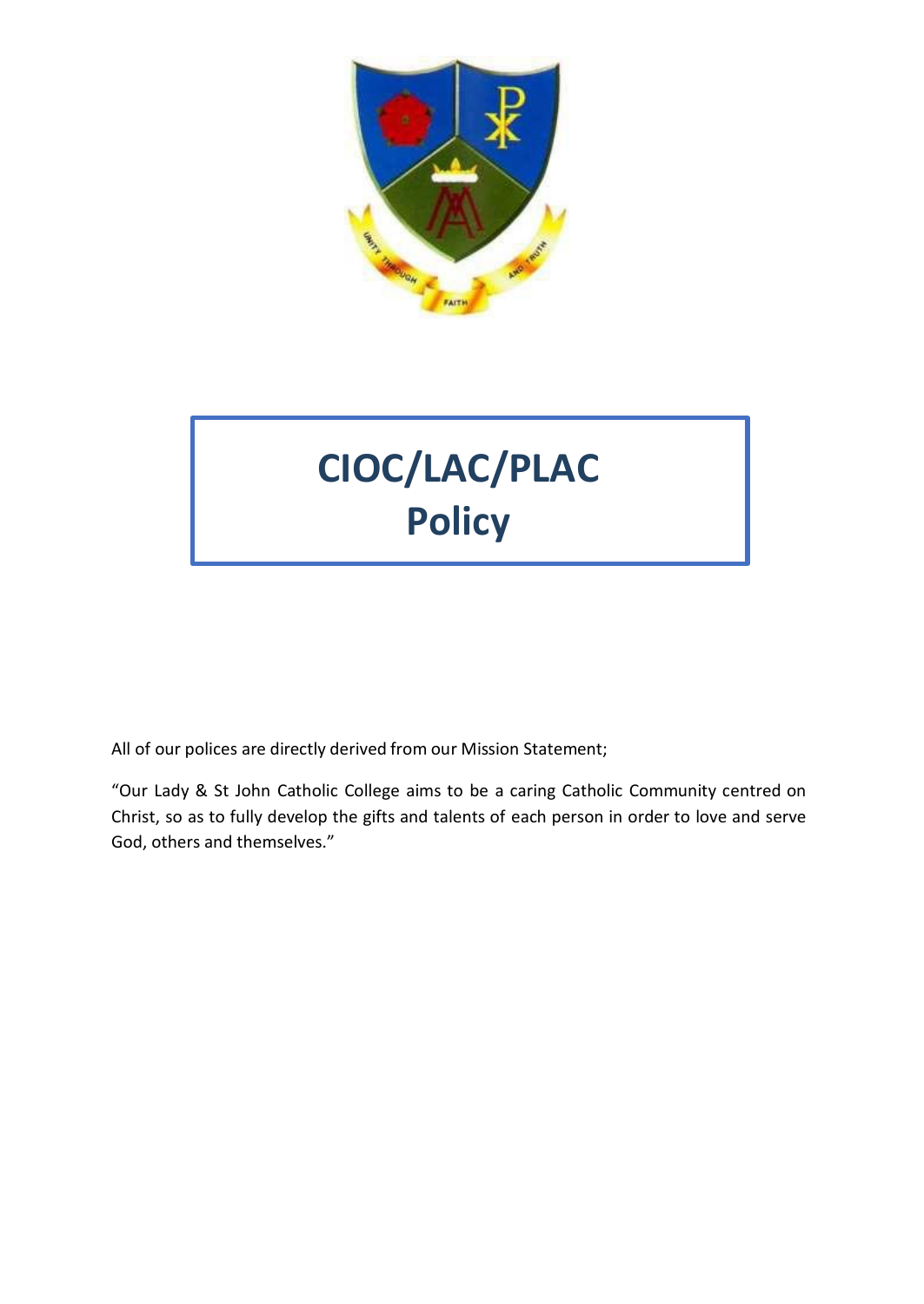### **INTRODUCTION**

The policy is informed by the following Department for Education (DfE) document:

The Designated Teacher for Looked-After and Previously Looked-After Children. Statutory guidance on their roles and responsibilities

[https://assets.publishing.service.gov.uk/government/uploads/system/uploads/attachment\\_dat](https://assets.publishing.service.gov.uk/government/uploads/system/uploads/attachment_data/file/683561/The_designated_teacher_for_looked-after_and_previously_looked-after_children.pdf) a/file/683561/The designated teacher for looked-after and previously looked[after\\_children.pdf](https://assets.publishing.service.gov.uk/government/uploads/system/uploads/attachment_data/file/683561/The_designated_teacher_for_looked-after_and_previously_looked-after_children.pdf) (DfE February 2018)

The governing body of Our Lady & St John Catholic College is committed to providing high quality education for all its pupils, based on equality of opportunity, access and outcomes. The governing body recognises the need to champion performance, for children looked after (CIOC) and previously looked after children (PLAC) and is committed to improving outcomes for them.

The governing body is committed to ensuring that CIOC and PLAC are supported as fully as possible and will ensure that the following are in place, and are working effectively:

- 1. A Designated Governor for CIOC and PLAC
- 2. A Designated Teacher for CIOC and PLAC
- 3. Personal Education Plans (PEPs) for all CIOC
- 4. The Designated Teacher, as a minimum, will have two days a year for training opportunities specific to factors that impact on the attainment of CIOC and PLAC.
- 5. All staff in school will have a clear understanding of the issues that affect CIOC and PLAC; their learning needs; how to support them in school and issues relating to confidentiality.
- 6. Policies, procedures and strategies to promote the achievement and well-being of this vulnerable group.

#### **THE ROLE OF THE DESIGNATED TEACHER FOR LOOKED-AFTER AND PREVIOUSLY LOOKED-AFTER CHILDREN**

- 1. The designated teacher is the central point of initial contact within our Lady & St John Catholic College. They ensure that the school plays its role to the full in making sure arrangements are joined up and minimise any disruption to a child's learning.
- 2. The designated teacher has a leadership role in promoting the educational achievement of every CIOC and PLAC on the school's roll. This involves, working with the Virtual School Head to promote the education of CIOC and PLAC and promoting a whole school culture where the personalised learning needs of these children matter and their personal, emotional and academic needs are prioritised.
- 3. The designated teacher takes lead responsibility for ensuring school staff understand the things which can affect how CIOC and PLAC learn and achieve and how the whole school supports the educational achievement of these pupils.
- 4. The designated teacher promotes the educational achievement of CIOC and PLAC by contributing to the development and review of whole school policies.
- 5. The designated teacher promotes a culture in which CIOC and PLAC:
	- Are able to discuss their progress and be involved in setting their own targets, have their views taken seriously, and are supported to take responsibility for their own learning.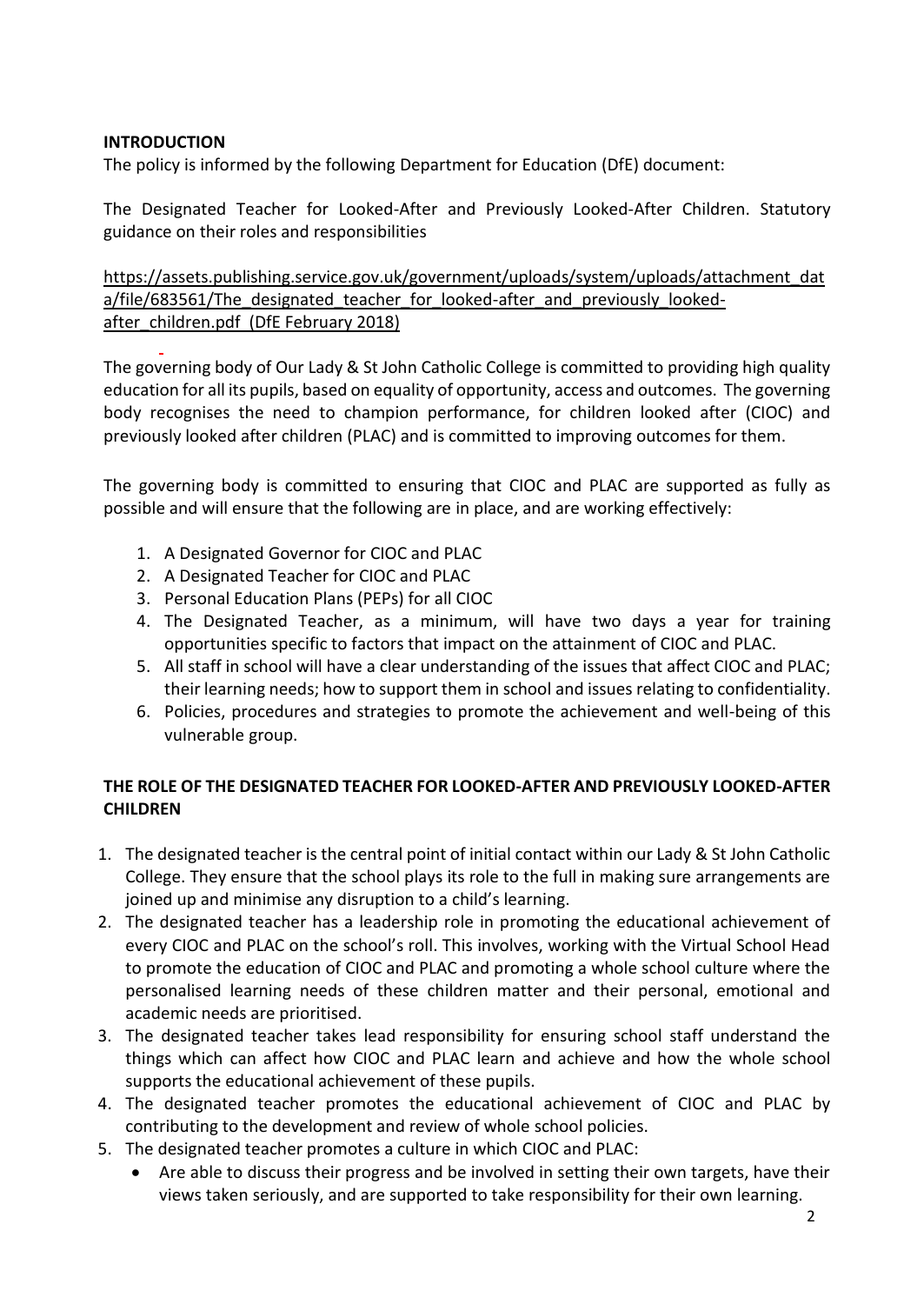- Are prioritised in any selection of pupils who would benefit from one-to-one tuition, and that they have access to academic focused study support.
- Are encouraged to participate in school activities and in decision making within the school and the care system.
- Believe they can succeed and aspire to further and higher education or highly skilled jobs; and can discuss difficult issues (such as SEN, bullying, attendance) in a frank manner with a sympathetic and empathetic adult.
- 6. The designated teacher is a source of advice for teachers about: differentiated teaching strategies appropriate for individual pupils who are CIOC or PLAC;
- 7. The designated teacher works directly with CIOC and PLAC and their carers, parents or guardians to: promote good home-school links; support progress by paying particular attention to effective communication; ensure they understand the potential value of one-toone tuition and are equipped to engage with it at home; ensure they are aware of how the school teaches key skills such as reading and numeracy; and encourages high aspirations and working with the child to plan for their future success and fulfilment.
- 8. The designated teacher has lead responsibility for the development and implementation of PEPs for CIOC within school in partnership with others as necessary;
- 9. The designated teacher is responsible for ensuring that the PEPs are completed within statutory timescales and a copy is returned to the Virtual School Head as outlined in the PEP guidance.
- 10. The designated teacher works closely with the school's Designated Safeguarding Lead to ensure that any safeguarding concerns regarding CIOC and PLAC are quickly and effectively responded to.
- 11. The designated teacher is aware that the Virtual School Head provides information and advice to parents and designated teachers on meeting the needs of PLAC. The designated teacher should fully involve parents and guardians in decisions affecting their child's education, including any requests to the Virtual School Head for advice on meeting their individual needs.

## **ROLES AND RESPONSIBILITIES OF ALL STAFF**

All staff in this school will:

- 1. have high expectations of CIOC and PLAC's learning and set targets to accelerate educational progress;
- 2. be aware of the emotional, psychological and social effects of loss and separation (attachment awareness) from birth families and that some children may find it difficult to build relationships of trust with adults because of their experiences, and how this might affect the child's behaviour;
- 3. understand how important it is to see CIOC and PLAC as individuals rather than as a homogeneous group, not publicly treat them differently from their peers, and show sensitivity about who else knows about their looked-after or previously looked-after status;
- 4. appreciate the central importance of the PEP in helping to create a shared understanding between teachers, carers, social workers and, most importantly, the child's own understanding of how they are being supported;
- 5. have the level of understanding they need of the role of social workers, Virtual School Heads and carers, and how the function of the PEP fits into the wider care planning duties of the authority which looks after the child;